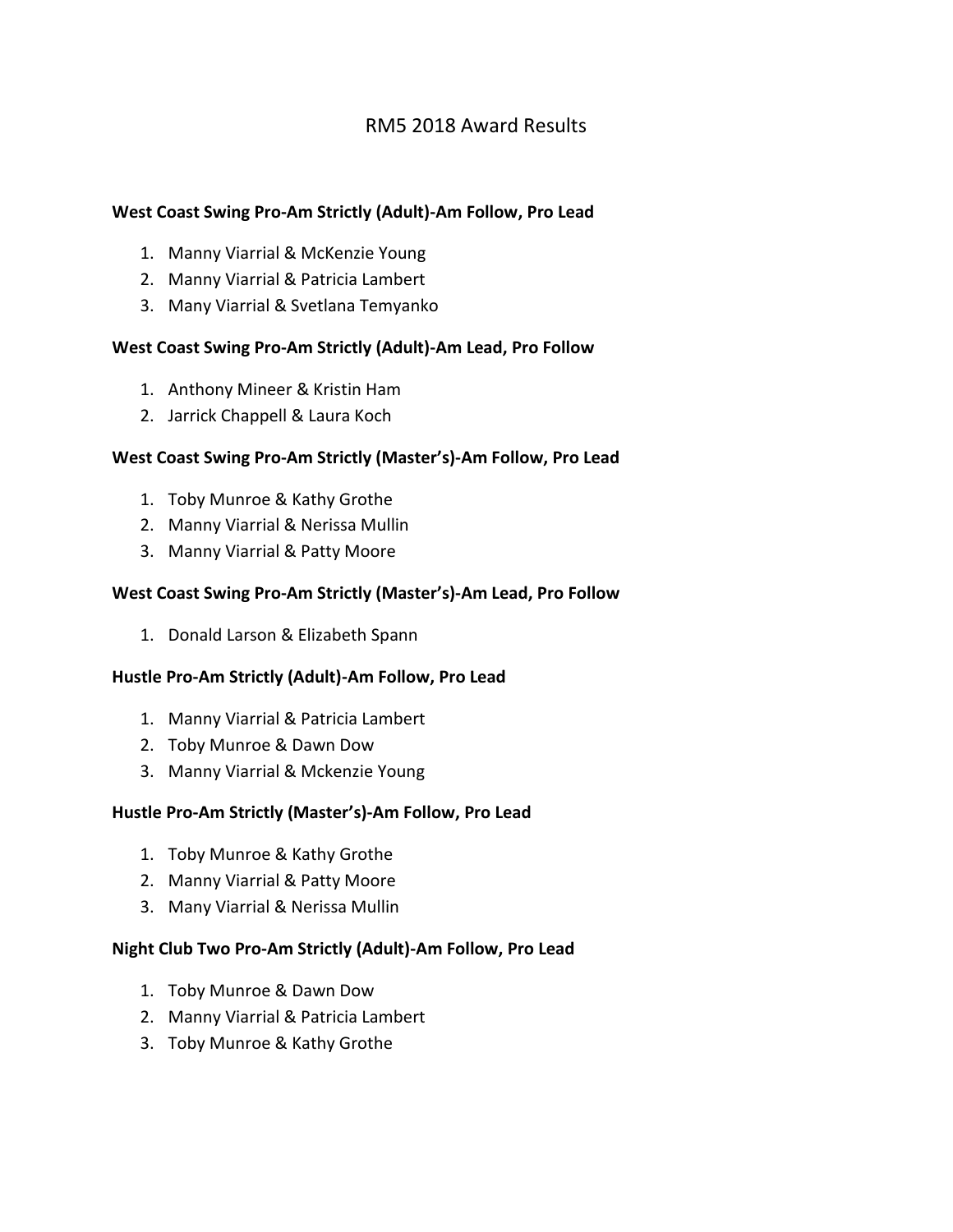# **Night Club Two Pro-Am Strictly (Master's)-Am Follow, Pro Lead**

- 1. Toby Munroe & Kathy Grothe
- 2. Manny Viarrial & Patty Moore
- 3. Manny Viarrial & Nerissa Mullin

#### **Salsa Pro-Am Strictly (Adult)-Am Follow, Pro Lead**

- 1. Toby Munroe & Dawn Dow
- 2. Manny Viarrial & Mckenzie Young
- 3. Manny Viarrial & Patricia Lambert

#### **Salsa Pro-Am Strictly (Master's)-Am Follow, Pro Lead**

- 1. Manny Viarrial & Patty Moore
- 2. Manny Viarrial & Nerissa Mullin
- 3. Toby Munroe & Kathy Grothe

# **Cha Cha Pro-Am Strictly (Adult)-Am Follow, Pro Lead**

- 1. Toby Munroe & Dawn Dow
- 2. Manny Viarrial & Mckenzie Young
- 3. Manny Viarrial & Lynne Perry

#### **Cha Cha Pro-Am Strictly (Adult)-Am Lead, Pro Follow**

1. Anthony Mineer & Kristin Ham

#### **Cha Cha Pro-Am Strictly (Master's)-Am Follow, Pro Lead**

- 1. Toby Munroe & Kathy Grothe
- 2. Manny Viarrial & Patty Moore
- 3. Manny Viarrial & Nerissa Mullin

#### **West Coast Swing Strictly-Open**

- 1. Jonathan Prichard & Maria Bileychik
- 2. Dylan Sisneros & Judith Asem
- 3. Will Atkinson & Pamela Marr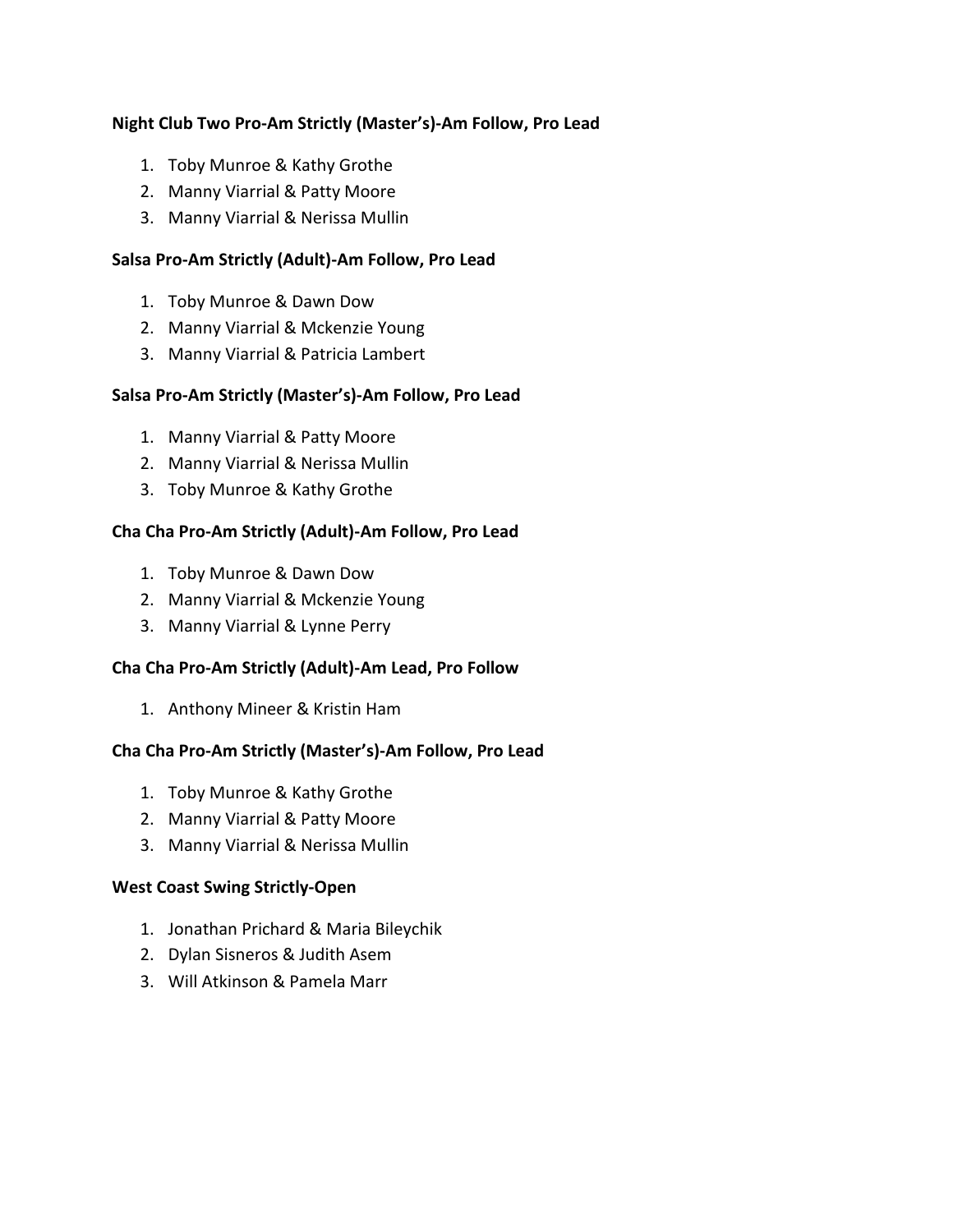#### **West Coast Swing Strictly-Master's**

- 1. Steve Felderman & Kathy Grothe
- 2. Ken & Patty Moore
- 3. Randy & Jacque Overstreet

# **Hustle Jack & Jill-Open**

- 1. Greg Yukl & Sydney Brown
- 2. Donald Larson & Patricia Lambert
- 3. Claude Fortin & Kathy Grothe

# **West Coast Swing Jack & Jill-Novice**

- 1. Peter Bennfors & Svetlana Temyanko
- 2. Benjamin Artz & Patricia Lambert
- 3. Omar Taylor & Emily Spada

# **West Coast Swing Jack & Jill-Intermediate**

- 1. Michael Harwerth & Serena Hinton
- 2. Gabi Wasserman & Kimberly Connolly
- 3. Jasper LaFortune & Pauline Battegazzore

# **West Coast Swing Jack & Jill-Advanced**

- 1. Jonathan Prichard & Serena Elhard
- 2. Jonathan Prichard & Molly King
- 3. Dylan Sisneros & Laura Koch

#### **West Coast Swing Jack & Jill-All Star**

- 1. Gabriel Toepel & Maria Bileychik
- 2. Haider Khan & Elizabeth Spann
- 3. Brady O'Dell & Allison Atteberry

#### **West Coast Swing Jack & Jill-Master's**

- 1. Claude Fortin & Helen Tang
- 2. Peter Bennfors & Courtney DeWinter
- 3. Lewis Long & Goga Fortin